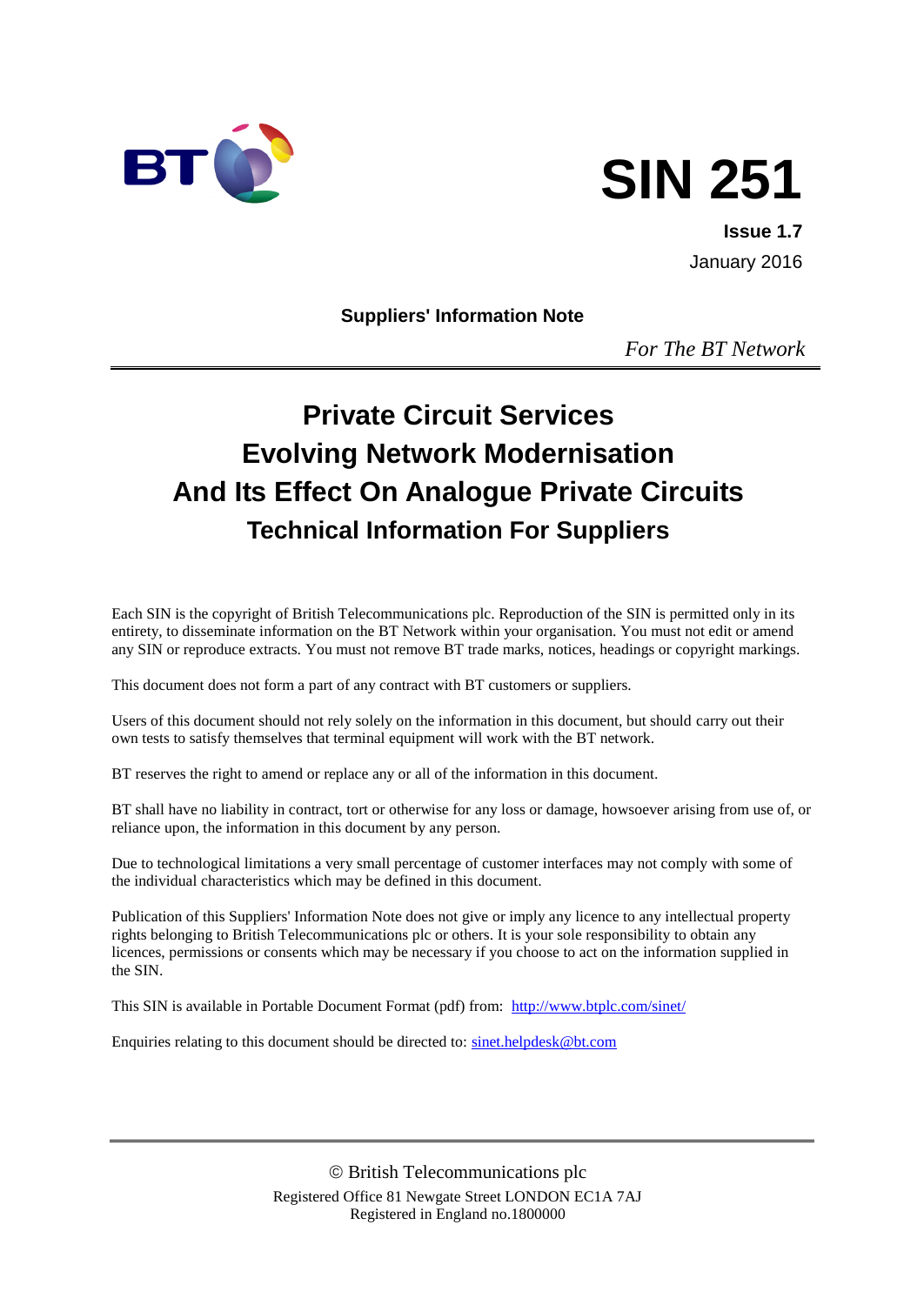# **CONTENTS**

| 2.1          |                                                                       |  |
|--------------|-----------------------------------------------------------------------|--|
|              |                                                                       |  |
|              |                                                                       |  |
|              |                                                                       |  |
|              |                                                                       |  |
|              | 3. ACCESS NETWORK [INCLUDING THOSE WITHIN THE 020 7 DIAL CODE AREA] 4 |  |
| $\mathbf{4}$ |                                                                       |  |
|              |                                                                       |  |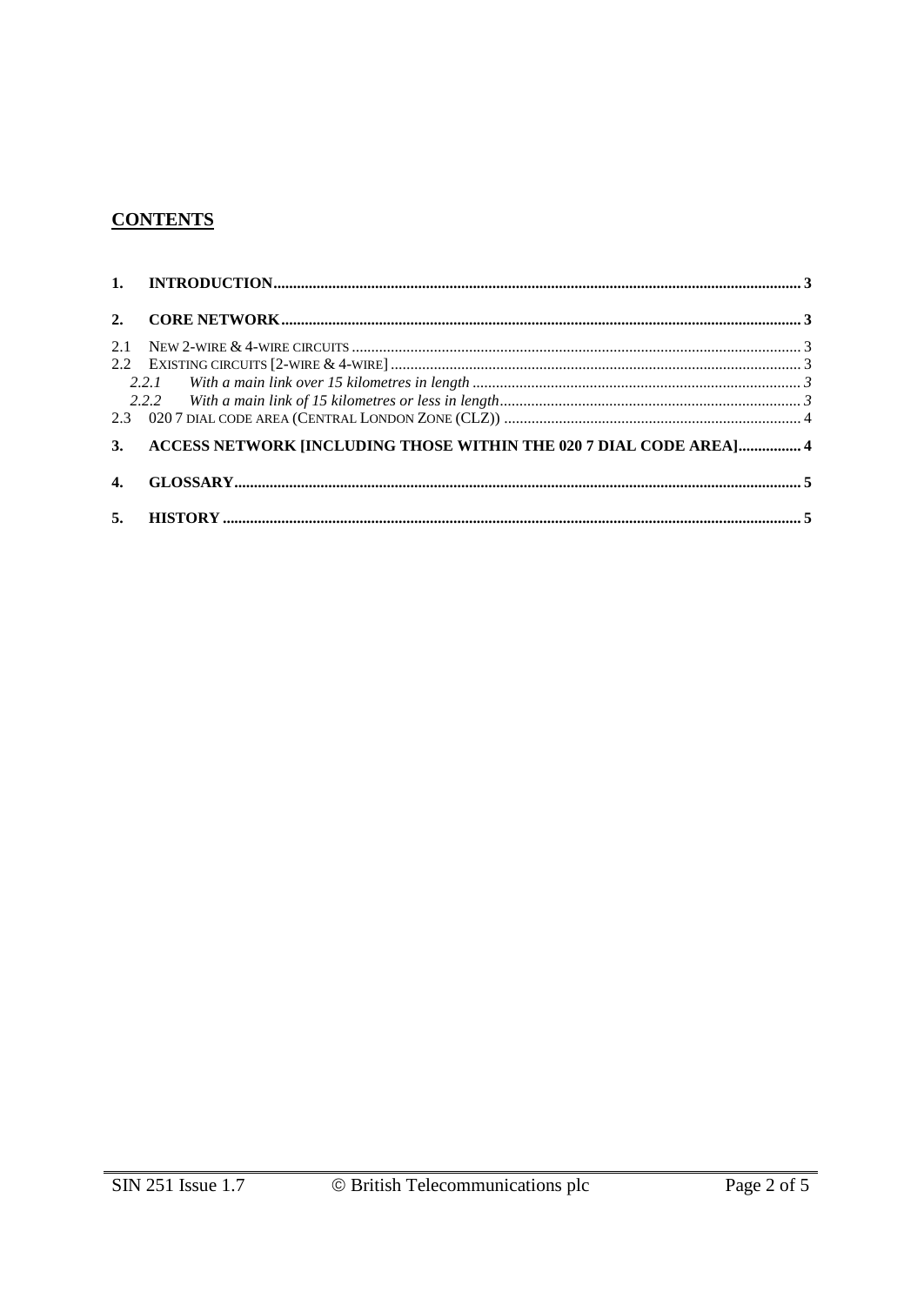# **1. INTRODUCTION**

In 1990 BT restricted the availability of d.c. paths, and therefore its private circuit products that support d.c. path functionality, to the [local] access network. At the same time BT also reclassified Baseband and the services that support automatic d.c. signalling as "own exchange" products ("Own exchange" means the area served by a particular exchange building).

This SIN establishes the current status of, and BT's current thinking for, the core and access networks and as a consequence the future availability of BT's d.c. based private circuit products.

# **2. CORE NETWORK**

The current routing and design of circuits within the core network, i.e. the network of cables and transmission systems that link exchange buildings, is determined by whether the circuit is new or existing.

#### **2.1 New 2-wire & 4-wire circuits**

All new analogue private circuits requiring a main link, irrespective of main link distance (inter-exchange building links), are routed over the Digital Private Circuit Network (DPCN), meaning there is no end to end d.c path on these circuits. The circuit is however always presented to customer's end terminal equipment with an analogue interface.

*It should be noted however, that all remaining indirectly wired analogue private circuit products i.e. those routed over BT infrastructure, will be withdrawn from new supply on 1 st September 2016. Maintenance support will continue to be provided on existing installations after this date until circuits are either ceased or withdrawn from service completely (which is currently expected to be the end of March 2020).* 

# **2.2 Existing circuits [2-wire & 4-wire]**

#### **2.2.1 With a main link over 15 kilometres in length**

In September 1993 BT ceased re-routing existing circuits over the FDM (Frequency Division Multiplex) network. At the same time, BT also embarked upon a programme to proactively upgrade existing private circuits from the FDM network to the DPCN. Consequently the vast majority of these circuits are now routed over the DPCN.

#### **2.2.2 With a main link of 15 kilometres or less in length**

BT will continue to support the installed circuit base including those with end to end d.c. path functionality provided before 1990. However, where BT has an operational need to replace high liability high maintenance cost copper cables and/or introduce a programme to proactively move the core network onto the DPCN, the means of support may change.

In these situations customers wishing to retain d.c. path functionality for either manual or automatic signalling purposes may need to consider the accommodation of d.c./AC15 signalling converters in customer premises.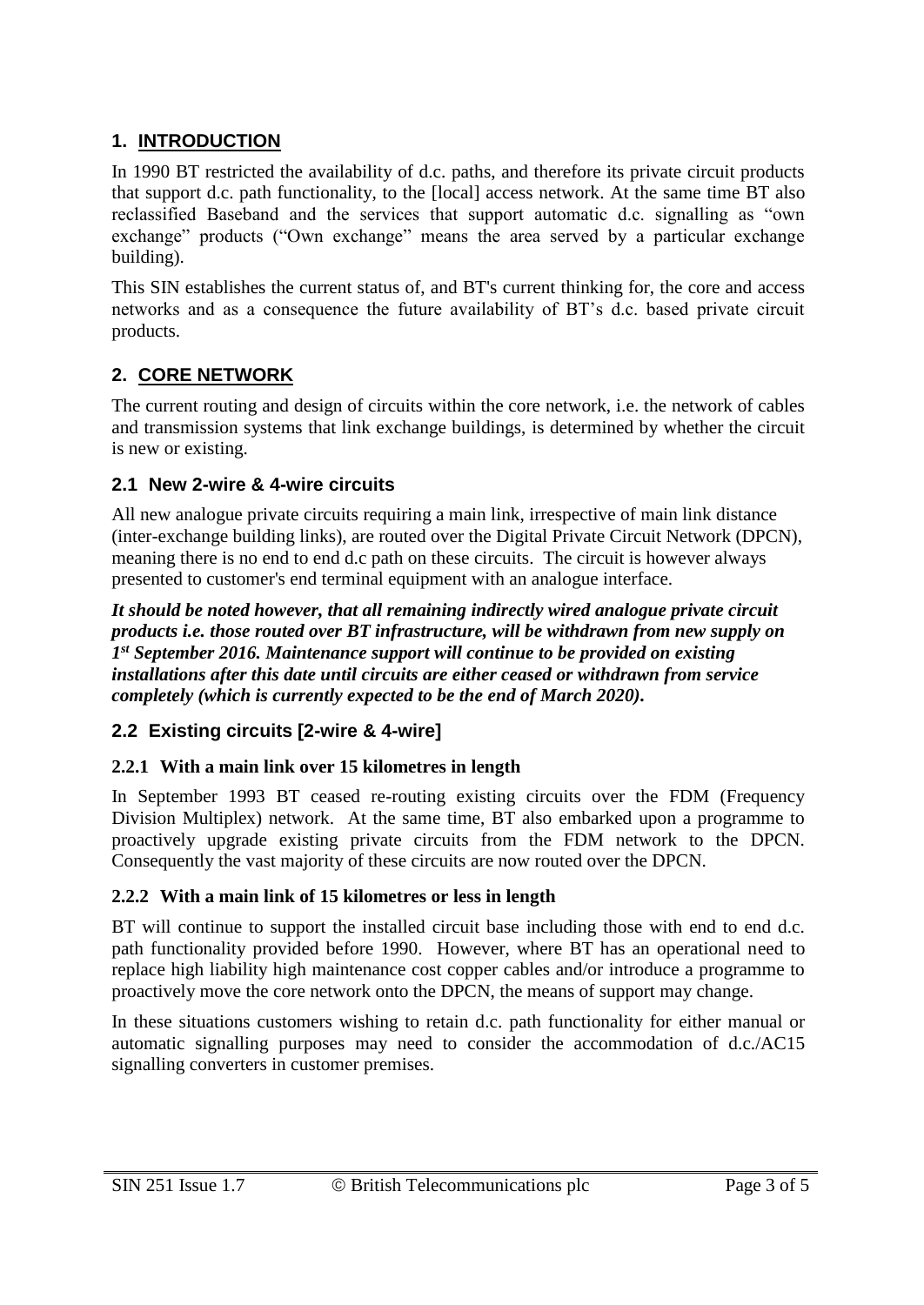In the unlikely situation that a cable replacement affects a Baseband data circuit, the customer will be advised to upgrade to Analogue Standard, Premier, or Network and to purchase an appropriate modem.

### **2.3 020 7 dial code area (Central London Zone (CLZ))<sup>1</sup>**

Because of the preponderance of copper cable and the special nature of the cable network within the City of London, BT continues to support existing installations of d.c. paths within the 020 7 dial code area. With the exception of some CLZ located Baseband circuits (where the two local ends are served by different but geographically very close and copper connected exchanges) BT does not provide new d.c. based private circuits between exchange areas, nor does BT facilitate the rearrangement of existing d.c. based private circuits.

*(Rearrangement is a term used within BT to mean that a customer relocating within the same "city" and/or its environs, will require his circuit to be moved from one exchange building area to another exchange building area).*

BT will continue to support the installed circuit base subject to the provisos outlined in Section 2.2.2.

# **3. ACCESS NETWORK [including those within the 020 7 dial code area]**

The status of a d.c. circuit within the access network, i.e. where it is wholly routed within the same exchange building area, is largely unchanged. Other than certain operational needs, e.g. to replace a damaged cable, and a limited copper to fibre upgrade programme, BT does not have immediate plans for wholesale modernisation of the access networks.

**3.1** *NEW:* BT will continue to supply and rearrange a d.c. circuit but, for the reasons stated above, this may not always be possible. The availability of d.c. paths remains restricted by the ongoing and future availability of suitable copper line plant, the technical requirements of customer's end terminal equipment and the exclusions set out below.

For Baseband, the additional and overriding maxim is the continued availability of a suitable and continuous unloaded copper *cable* route between the two customer premises.

Orders for d.c. paths will not be met in the following circumstances:

- 1. where the network has been modernised
- 2. where the access network is in the process of modernisation
- 3. where modernisation of the access network is anticipated to occur within 12 months of receipt of the order
- 4. where the customer location is either a "green-field" site or undergoing redevelopment.

*It should be noted however, that all remaining indirectly wired analogue private circuit products i.e. those routed over BT infrastructure, will be withdrawn from new supply on 1 st September 2016. Maintenance support will continue to be provided on existing installations after this date until circuits are either ceased or withdrawn from service completely (which is currently expected to be the end of March 2020).* 

-

<sup>&</sup>lt;sup>1</sup> Enquiries relating to whether a customer premises falls within the 020 7 dial code area (CLZ) should be directed to the BT Private Circuit Helpdesk: 0800 800 977.